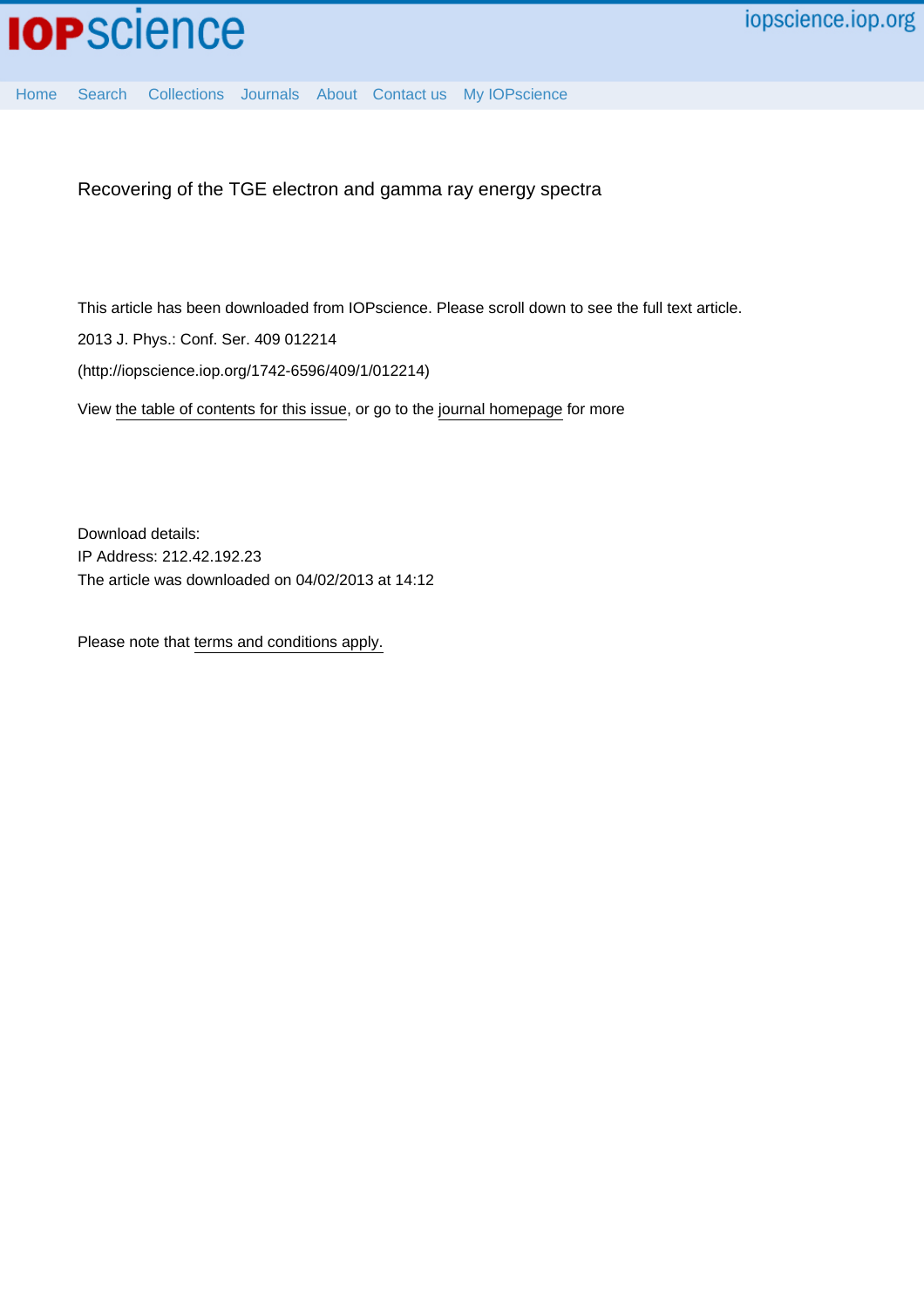# **Recovering of the TGE electron and gamma ray energy spectra**

#### **Ashot Chilingarian, Bagrat Mailyan**

Yerevan Physics Institute

mbagrat@gmail.com

**Abstract**. Strong electric fields inside thunderclouds give rise to enhanced fluxes of highenergy electrons and, consequently, gamma rays and neutrons. During thunderstorms at Mount Aragats, hundreds of Thunderstorm Ground Enhancements (TGEs) comprising millions of energetic electrons and gamma rays, as well as neutrons, were detected at Aragats Space Environmental Center (ASEC) on 3200 m altitude. Observed large TGE events allow for the first time to measure the energy spectra of electrons and gamma rays well above the cosmic ray background. We describe the methodology of solving cosmic ray physics inverse problem to recover the energy spectra of electrons and gamma rays incident on particle detectors located at mountain altitudes. The energy spectra of the electrons have an exponential shape and extend up to 30-40 MeV. Recovered energy spectra of the gamma rays is also exponential in energy range 5-10 MeV, then turns to power law and is extending up to 100 MeV.

#### **1. Introduction: Thunderstorm ground enhancements (TGEs)**

The attempts to discover high-energy phenomena in the atmosphere, so called, Thunderstorm Ground Enhancement (TGE), in spite of a long history since prediction of C.R.T. Wilson in 1916 [1], were discrepant and rare [2-7]. Facilities of the Aragats Space Environment Center (ASEC) [8] observe charged and neutral fluxes of secondary cosmic rays by a variety of particle detectors located in Yerevan and on slopes of Mount Aragats at altitudes 1000, 2000 and 3200 m. ASEC detectors measure particle fluxes with different energy thresholds, as well as, EAS initiated by primary proton or stripped nuclei with energies greater than 50– 100 TeV [9]. TGEs detected during 2008-2011 bring vast amounts of small and very few large TGEs (only 6 TGE events from 243 exceed 20% of cosmic ray background) allowing the detailed analyses and taxonomy of the new high-energy phenomena in the atmosphere. Few very large enhancements can be explained only by invoking the Runaway Breakdown (RB) process [10], also referred as Relativistic Runaway Electron avalanche (RREA), [11, 12]. Proceeding from the measurements of the charged and neutral fluxes, as well as, from the energy deposit of particles in thick scintillators, we recover the energy spectra of TGE electrons and gamma rays for the 2 largest TGE events of September 19, 2009 and October 4, 2010 and considerably smaller event on May 27, 2011.

#### **1.1. The energy spectra of the TGE electrons**

Among hundreds of TGE events detected at ASEC only September 19, 2009 and October 4, 2010 TGEs allow the electron energy spectra recovering. In Figure 1, electron spectra of September 19, 2009 and October 4, 2010 TGEs are presented. The spectrum of September 19, 2009 TGE was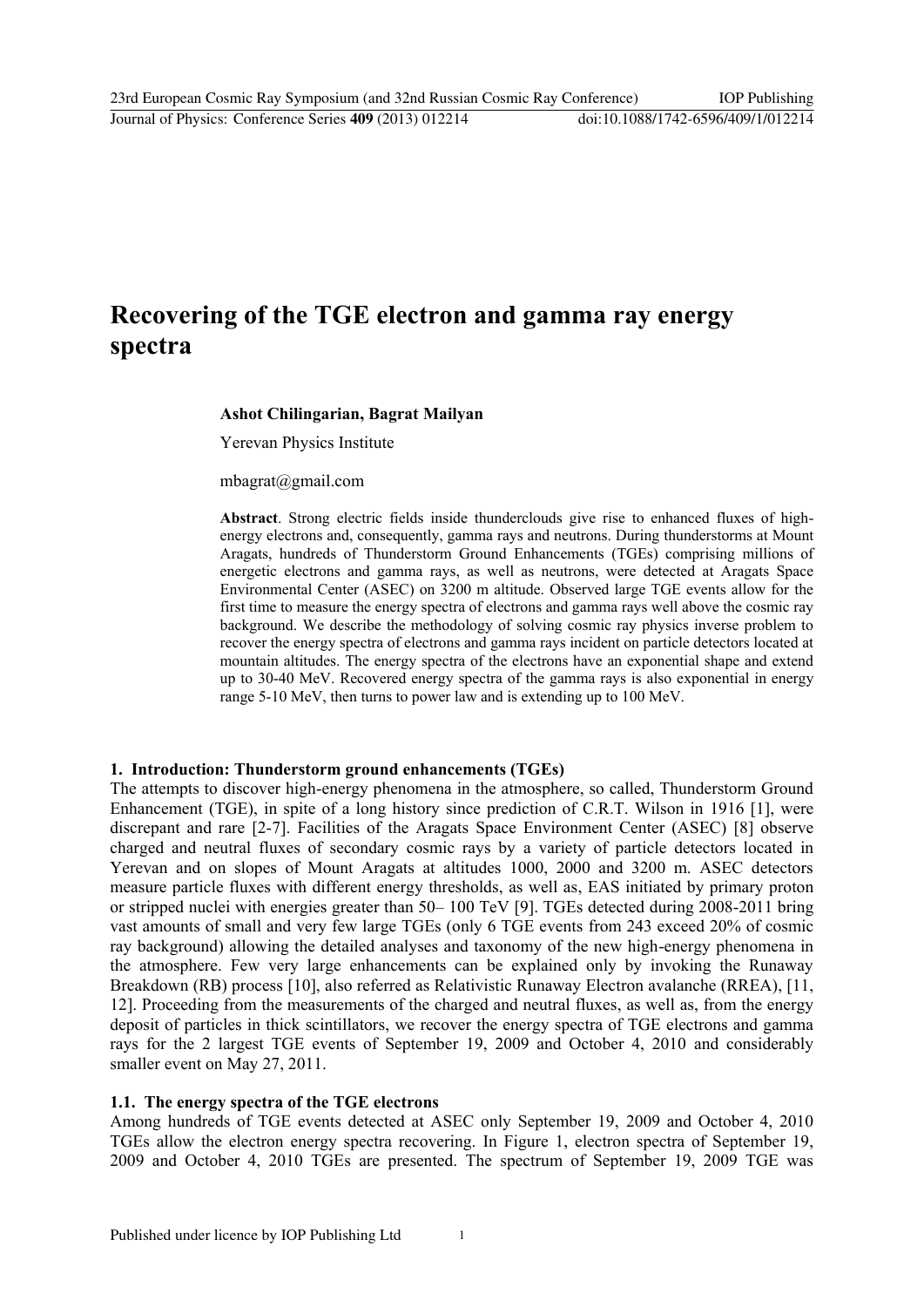| 23rd European Cosmic Ray Symposium (and 32nd Russian Cosmic Ray Conference) | <b>IOP</b> Publishing              |
|-----------------------------------------------------------------------------|------------------------------------|
| Journal of Physics: Conference Series 409 (2013) 012214                     | doi:10.1088/1742-6596/409/1/012214 |

obtained by additional counts of plastic scintillators with energy threshold of 9,12,15,18 and 25 MeV. The spectrum was approximated with exponential function; corresponding mean energy equals to  $\sim$ 3.3 MeV. Scintillators with thresholds of 2, 7 and 12 MeV were used to recover the October 4, 2010 TGE electron integral spectrum; for this event, the mean energy equal to  $\sim$ 2.3 MeV; both values are significantly smaller than estimates based on simulations of the RREA [13, 14]; however the 7.2 MeV value was obtained for the electrons just exiting electrical field and for rather large electrical field strengths; the particle source of considered measurements at Aragats were located according to our estimates 50-150 m above detectors.



Figure 1. Electron integral energy spectra of the September 19, 2009 and October 4, 2010 TGEs measured at 3200 m compared with the background energy spectrum

#### **1.2. The energy spectra of the TGE gamma rays**

The energy spectra of September 19, 2009 and October 4, 2010 TGE gamma rays are recovered based on the energy deposit spectra measured by Cube and ASNT detectors (see details of detector operation in [9]). Both Cube and ASNT detectors are measuring the energy deposit spectra and store them each minute. These histograms reproduce the energy spectrum of gamma rays, however they are folded by the detector response very different for Cube and ASNT detector assemblies. Recovering the energy spectrum by the energy deposit histograms, i.e. solving the inverse problem of cosmic ray physics is rather complicated task and we use multiple trial spectra for solving it. For October 4, 2010 TGE, we recover the gamma ray energy spectrum in the range of 5-10 MeV. The spectrum was approximated by both exponential and power law functions. Exponential function with mean energy of  $\sim$ 4 MeV provides slightly better approximation of the measured energy deposit with simulated one.

We use the energy deposit spectra measured by Cube detector for the calibration of ASNT detector. Above 10 MeV, the energy spectra are better approximated with power law. The spectral indices of gamma ray differential energy spectra were estimated to be  $3.3\pm0.7$  and  $3.4\pm0.8$ .

The recovered gamma ray energy spectra posted in Figure 2 have no error bars due to the spectra recovering method; we chose a particular power index (the power was found to be the best model), which provides simulated energy deposit histogram (obtained by simulation of the detector response) closest to the experimentally measured one. The uncertainties of the procedure, including the possible errors in estimating detector response are included in the errors of the estimated power law indices.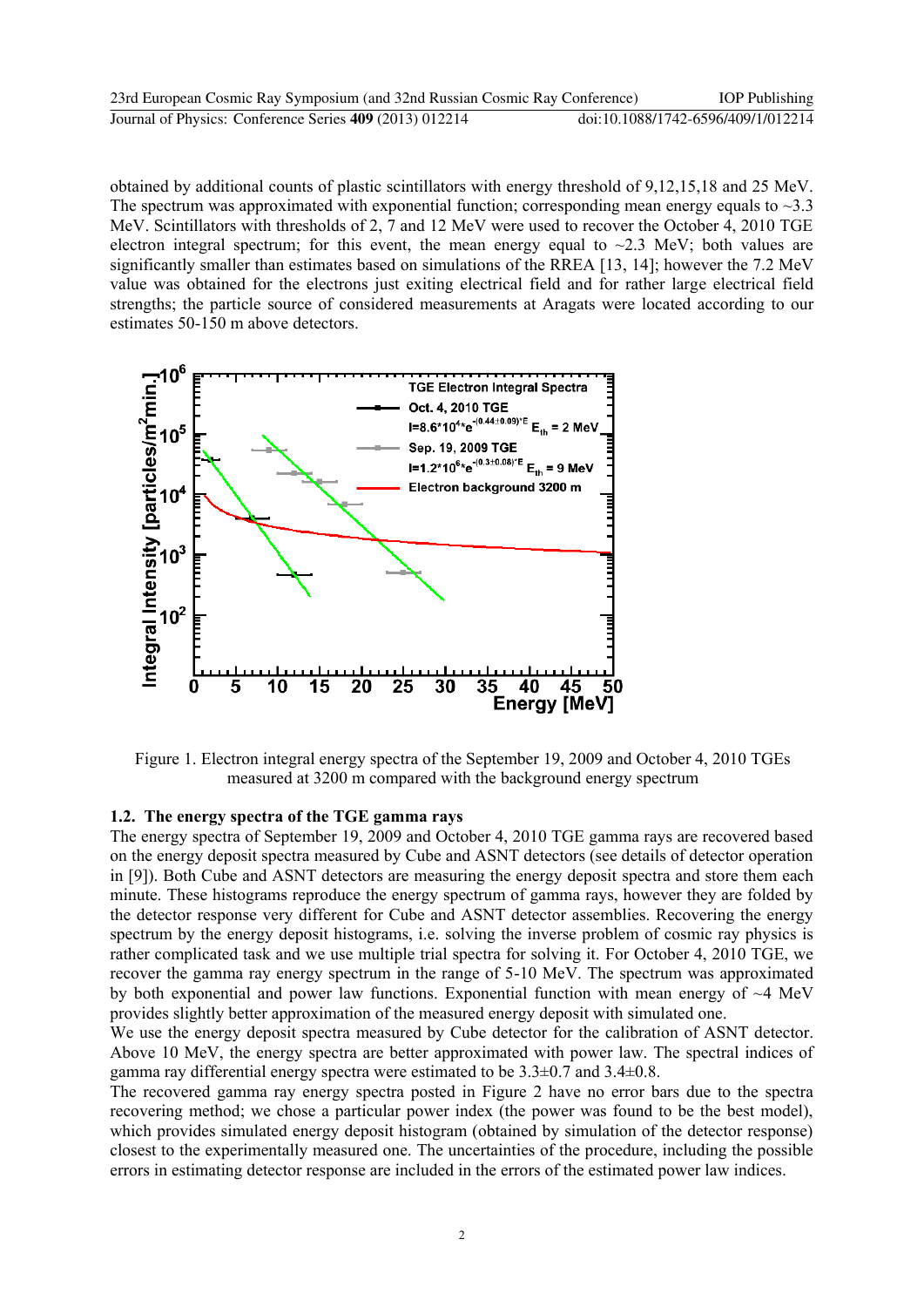

Figure 2. The Differential energy spectra of the gamma rays detected on September 19, 2009 and October 4, 2010

## **2. May 27, 2011 TGE measured by NaI detectors**

In 2011, several TGEs were detected by newly installed NaI crystals network and also by Cube detector providing veto signal for charged particles and by STAND assembly allowing detection of charged flux with various energy thresholds. These detectors enabling us to disentangle charged and neutral fluxes and recover energy spectra of TGE gamma rays and electrons. Since NaI gamma ray registration efficiency is much higher than one for the plastic scintillators, the measured energy deposit is closer to the energy spectra above the detector. Therefore, for obtaining gamma ray energy spectra we use simpler method that was used for the energy recovering by the measured energy release histograms in plastic scintillators [15]. Proceeding from the simulation of the energy release in NaI crystals we calculated corrections to be applied to measured energy release spectrum in each histogram bin. These corrections are dependent on assumed in simulation energy spectrum of gamma rays (power law with different indices); however corrections corresponding to indices -1.5, -2 and -3 are very close to each other. Moreover, after corrections for the efficiency, the shape and index of energy deposit spectrum doesn't change much and the differences are within the errors bars. The energy deposit spectrum of the gamma rays registered on May 27, 2011 by the NaI crystal of thickness 13.5 x 13.5 x 21 cm in aluminum case of 0.7 mm is shown in Figure 3. In the same figure, one also can see the "corrected" spectrum. According to the calculations, there were  $\sim$ 130,000 particles/m<sup>2</sup>/min at the energy range 3-20 MeV on May 27, 2011. The power spectrum index of these gamma rays is  $\sim$ 2.8 $\pm$ 0.1. It is worth mentioning, that Stand detector's data show the absence of electrons > 7 MeV and presence of electrons of 4-7 MeV, which can contaminate gamma ray flux observed by NaI crystals, however, by our estimates the electron fraction can not exceed 5 % of the gamma ray flux.

### **3. Conclusions**

We present electron and gamma ray energy spectra of 2 large events observed by facilities of Aragats Space Environmental Center (ASEC) in 2009 and 2010, and considerably smaller event (without electrons above 7 MeV) detected by NaI crystals in 2011. Integral energy spectra of the TGE electrons of super events on September 19, 2009 and October 4, 2010 have exponential shape with mean energy